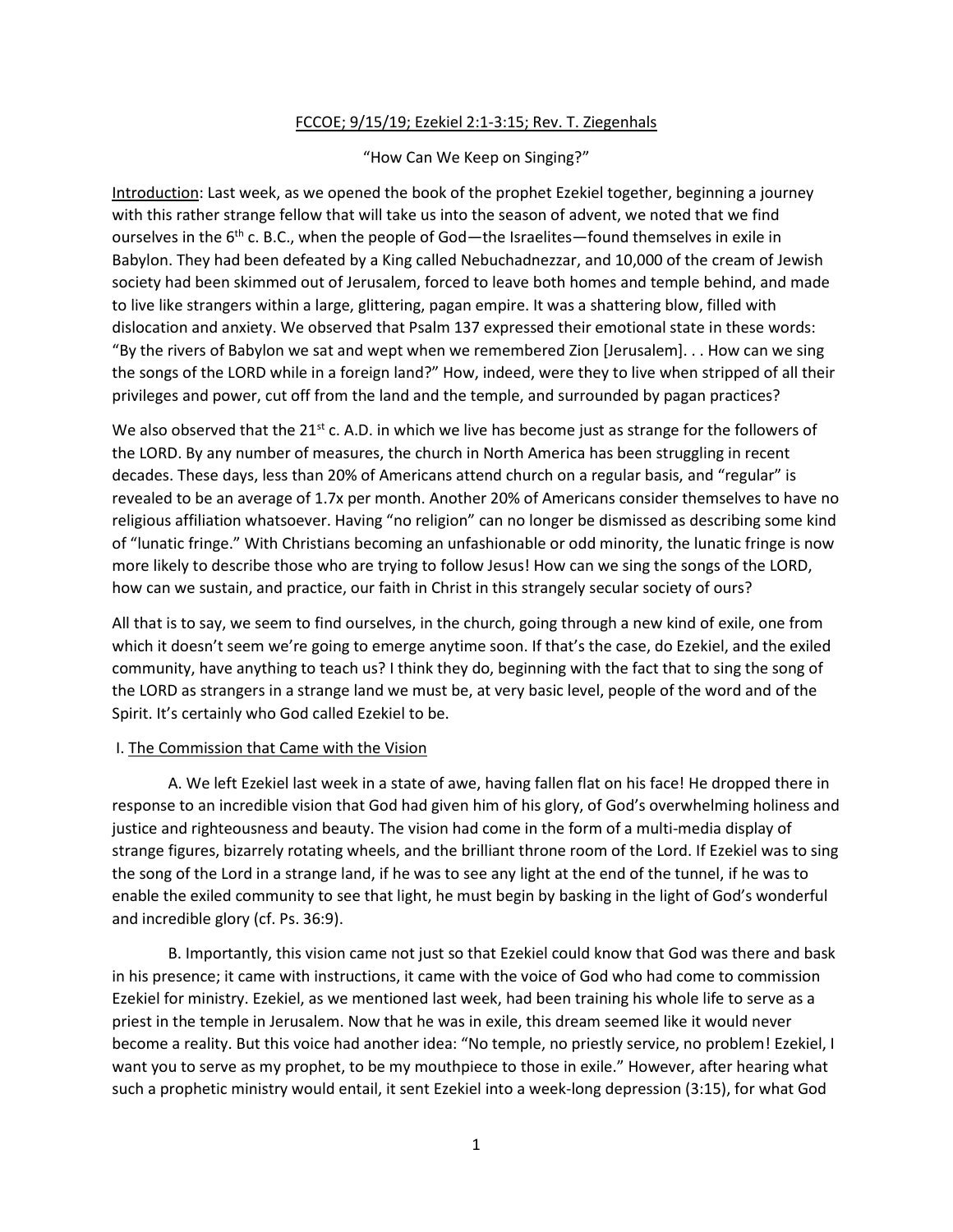was calling Ezekiel to do, at least for awhile, was carry his word of warning, of discipline, and of impending judgment to a people whose ancestors had been, and who themselves were continuing to be, even five years into exile, an obstinate, stubborn, and highly rebellious people (v. 3).

C. Such rebellion had begun centuries ago, just days after God had rescued his people from slavery in Egypt. The going got hard and they whined, and they wanted, incredibly, to go back! Then they built an idol, a golden calf, to worship. Then when Moses brought them their constitution, the terms of the covenant God had made with them, terms that were meant to bring them life and to enable them to reveal the living God to others, they proceeded to break that covenant right and left, from ignoring the poor and needy, to worshipping the local pagan gods even to the point of practicing the horror of child sacrifice. God had had enough and sent them into exile. But even then Ezekiel was warned that this people would struggle to listen to him, if they even listened at all. This prickly gang of scorpions was to be Ezekiel's first congregation, right out of seminary!

D. Not helpful was the presence of a number of people, claiming to be prophets, who were running around declaring that the exile was just a short-term thing, that it would be over in just a matter of weeks, and then they could all go home again. Israel would be returned to her former glory and life would return to normal. Similarly, in our day there are a number of folks who keep talking about revival, that just around the corner God is about to do something absolutely tremendous in our culture, which usually means that they hope things will go back to the way they were. Well far be it from me to say that God can't or won't bring revival! But I don't think it will happen quickly, nor will it be pain free. If there is to be any hope of revival, a great deal of repenting and dealing with the idols of our culture and the trappings of its power needs to take place. Ezekiel will have a message of hope and of glory, for the Israelites and for us, but it won't come about quickly or without significant changes.

How, then, would Ezekiel be able to sing the song of the LORD within this challenging environment, and throughout his challenging call? He, like we, must be a person of the word, and of the Spirit.

## II. People of the Word and of the Spirit

A. God gives us a rather graphic picture of what it means to be a person of the word. If Ezekiel's mouth was not already hanging open from both the vision itself, and the challenging commission which followed, God calls Ezekiel to open that mouth and fill it with his word, with a scroll on which that word was written: "Son of man, eat what is before you, eat this scroll; then go and speak to the people of Israel" (3:1). It reminds us of Jesus' words when he was going through his own time of exile in the wilderness: "Man shall not live on bread alone but on every word that comes from the mouth of God" (Ma. 4:4). Just as we need physical food from God's earth to sustain us, so we need a regular spiritual diet from God's mind and heart to keep our soul properly directed and encouraged.

Though it contained some things that were going to be hard for the people to hear, and would lead to lament, and mourning, and woe, when Ezekiel did eat it, it tasted as sweet as honey (3:3), perhaps giving sense of what it tastes like when God's word is not ignored but obeyed, an inner sweetness that only faithfulness to God can bring.

Notice also the order, for it is important. Ezekiel was to digest this word into the core of his being until it began to transform him. Then he was to speak. I appreciate the way in which the NLT puts this (3:10f):